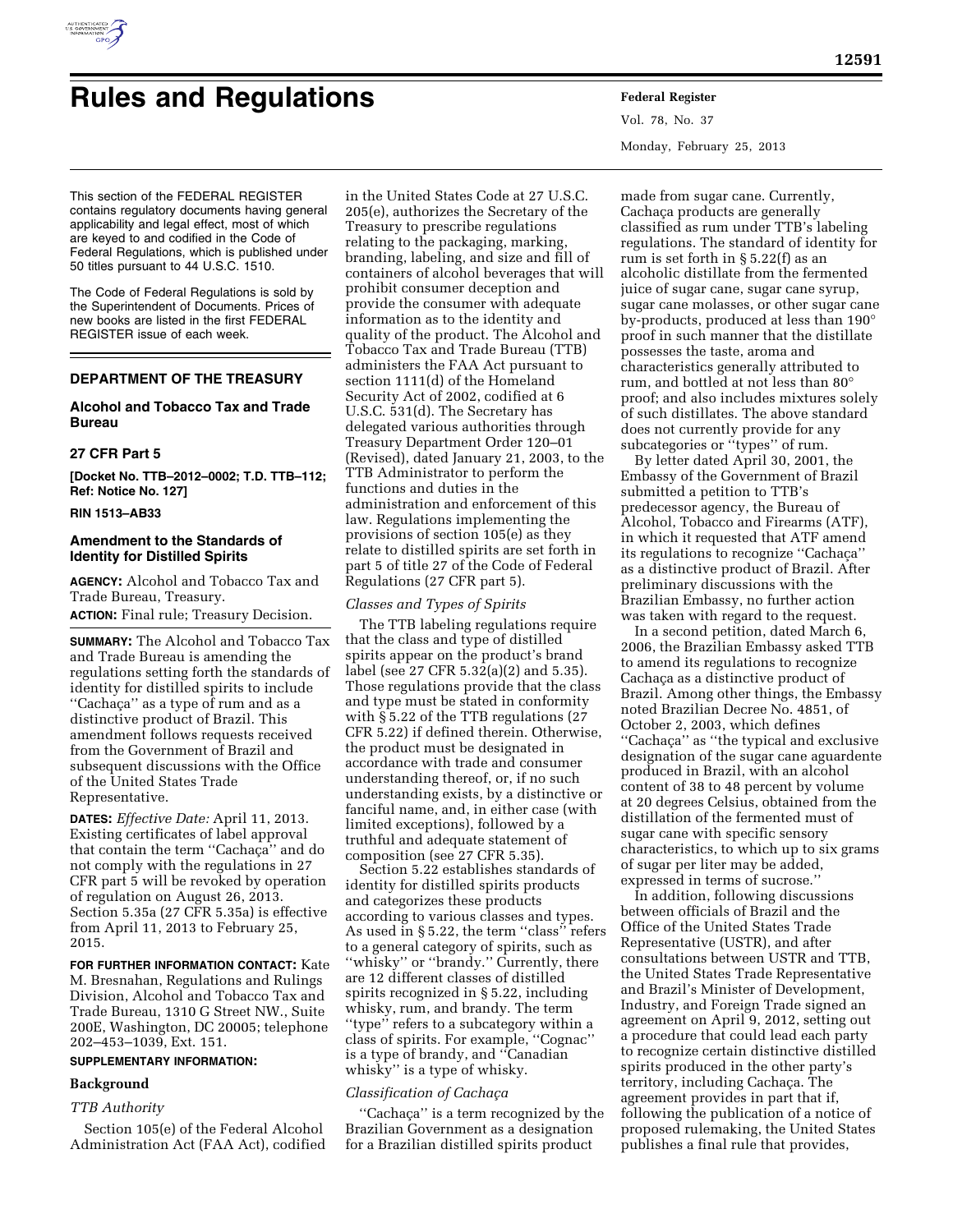among other things, that Cachaça is a type of rum that is a distinctive product of Brazil, then Brazil, within 30 days thereafter, will recognize Bourbon Whiskey and Tennessee Whiskey as distinctive products of the United States.

Besides the petition from the Brazilian Government and advice from USTR, TTB also received a number of essentially identical letters from private parties supporting the recognition of Cachaça as a distinctive type of distilled spirit.

# **Notice of Proposed Rulemaking and Comments Received**

On April 30, 2012, TTB published in the **Federal Register** at 77 FR 25382 a notice of proposed rulemaking, Notice No. 127, which proposed to amend the regulations setting forth the standards of identity for distilled spirits contained in 27 CFR 5.22 to include Cachaça as a type of rum that is a distinctive product of Brazil. Specifically, TTB proposed amending § 5.22(f), which lays out the standard of identity for rum.

Under the proposed regulatory changes, Cachaça would be recognized as a type within the class designation "rum" that is a distinctive product of Brazil, manufactured in Brazil in compliance with the laws of Brazil regulating the manufacture of Cachaça for consumption in that country. Under the proposed rule, the product could simply be labeled as "Cachaça" without the term ''rum'' appearing on the label.

In Notice No. 127, TTB noted that the proposed type description would not include as "Cachaça" any spirits that use corn or corn syrup in the fermentation process. Some product labels currently include "Cachaça" as additional information or fanciful names for products that have been manufactured using a small quantity of corn or corn syrup in the fermentation process. Since these products were not distilled exclusively from sugar cane or sugar cane by-products, TTB has required that these products be labeled with distinctive or fanciful names, as well as statements of composition, in accordance with § 5.35. TTB has confirmed with the Brazilian Government that the Brazilian standard for Cachaça would not allow for the use of corn or corn syrup in the fermentation process.

TTB also noted that the Brazilian standard for Cachaça provides that Cachaça may contain up to six grams of added sugar per liter. The addition of sugar in this amount would not remove the product from the standard of identity for rum, pursuant to the provisions of 27 CFR 5.23. Accordingly,

a Cachaca product, which is manufactured in Brazil in compliance with the laws of Brazil regulating the manufacture of Cachaça for consumption in that country, and which contains up to six grams of added sugar per liter, would fall within the standard of identity for rum. In Notice No. 127, TTB stated that the Brazilian standard allows products designated as Cachaça to have an alcohol content ranging from 38 to 48 percent alcohol by volume. TTB further noted that, since the standard of identity contained in the proposed rule identified Cachaça as a type of rum and the United States standard requires that rum must be bottled at not less than 40 percent alcohol by volume, or 80° proof, any "Cachaça" imported into the United States would have to conform to this minimum bottling proof requirement. A product that is bottled at below 40 percent alcohol by volume would fall outside the class and type designation. Depending on the way that such a product is manufactured, it may be labeled as a "diluted Cachaça" or a distilled spirits specialty product bearing a statement of composition.

In Notice No. 127, TTB sought comments on the proposed regulatory changes, and specifically requested comments on whether the proposed amendment would have an adverse impact on owners of U.S. trademarks. TTB also expressed specific interest in receiving comments on the extent to which distilled spirits labeled as Cachaça are produced outside Brazil in order to help determine whether Cachaça should be recognized as a distinctive product of Brazil.

During the comment period, TTB received a request from the European Union (EU) to extend the comment period ''in order to have time to analyze and prepare comments'' on the proposal. In response to this request, on June 29, 2012, TTB published in the **Federal Register** at 77 FR 38758 Notice No. 127A which extended the comment period for Notice No. 127 an additional 10 days. Accordingly, the comment period for the proposal outlined in Notice No. 127 closed on July 9, 2012.

TTB received a total of 13 responses to Notice No. 127, in addition to the request to extend the comment period (see comment 4 within Docket No. TTB– 2012–0002 at ''Regulations.gov,'' *[www.regulations.gov](http://www.regulations.gov)*). The 13 responses were received from industry and trade associations (6), consumers (3), businesses (2), the Government of Brazil, and the European Union.

Twelve of the commenters commented in support of TTB's proposal to recognize Cachaça as a

distinctive product of Brazil in the United States. Eight of the commenters supported the regulatory proposal in Notice No. 127 without further change or clarification. Four expressed support for the regulatory proposal but also requested changes to or clarifications of the proposed regulatory text. The EU did not express support or opposition to the proposal, but suggested several changes to, and requested some clarification of, the proposed regulatory text. The requested changes and clarifications are discussed in detail below. None of the comments TTB received asserted that the proposed amendment would have an adverse impact on owners of U.S. trademarks or that any distilled spirits products labeled as Cachaça are produced outside Brazil. The four comments requesting changes to or clarifications of the proposed regulatory text and the EU comment are discussed in detail below.

# *Comments Concerning Flavored Cachac¸a*

INOX North America (comment 2) supported TTB's proposal to amend the standards of identity for distilled spirits to include Cachaça as a distinctive type of rum, but asked that TTB consider an appropriate designation within the Cachaça subclass for flavored varieties of Cachaca, which contain natural or artificial flavors and have an alcohol content of 35 percent alcohol by volume. INOX North America stated that these products currently are sold legally in Brazil and that TTB has approved labels for three flavored Cachaca products.

With regard to flavored Cachaça and the comment submitted by INOX North America, the Brazilian Institute of Cachaca (comment 9) and the Government of Brazil (comment 11), stated that Brazilian law does not allow flavors to be added to Cachaça in Brazil. The Brazilian Institute of Cachaça asked TTB to carefully scrutinize labels for flavored distilled spirits specialty products that claim to be Cachaça or that refer to Cachaça in their fanciful names, as these labels may mislead consumers regarding the origin, identity, or characteristics of the products. The comment from the Brazilian Government urged TTB not to approve labels for flavored distilled spirits products referring to Cachaça, because they could mislead consumers regarding the origin, identity, or characteristics of the product.

## *TTB Response*

According to the comment submitted by the Government of Brazil, Brazilian law does not authorize the use of a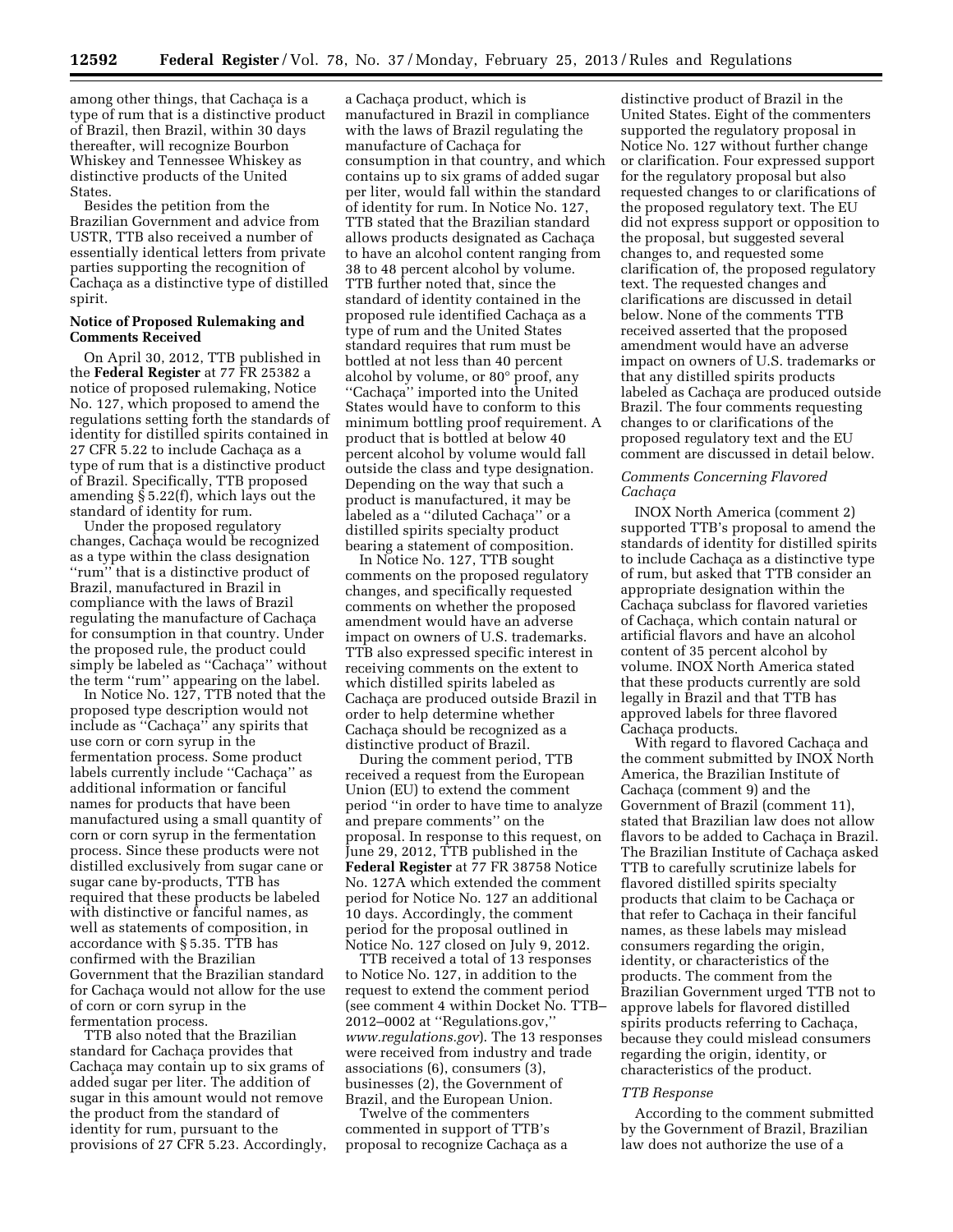"flavored Cachaça" designation. Further, the use of such a designation is outside the scope of the proposed rule. Accordingly, TTB is not amending the regulations in § 5.22(f) in order to set forth a special category for ''flavored Cachaça" as requested by the commenter.

TTB notes that the products described by INOX North America, which contain added flavors and have an alcohol content of 35 percent, would not meet the standard of identity proposed for Cachaça as a type of rum. However, the regulations in § 5.22 already contain a standard of identity for flavored rum. Under § 5.22(i), the standard of identity for ''flavored rum'' is rum ''to which have been added natural flavoring materials, with or without the addition of sugar, and bottled at not less than 60° proof''. Thus, products that are made by adding natural flavors to Cachaça, and which comply with the standards of section 5.22(i), may be designated as ''flavored rum.'' Products that do not meet the ''flavored rum'' standards may be labeled with distinctive or fanciful names in accordance with § 5.35. In such cases, the label would have to include a statement of composition that identified the base distilled spirits (if applicable, Cachaça) and the ingredients added to the product (such as ''natural and artificial flavors''). The designation ''Cachac¸a'' may not be used on such labels in a manner that creates the misleading impression that the final product is Cachaça, but it may be used to accurately designate the base distilled spirits.

# *Comment Concerning Aged Cachac¸a and Sweetened Cachac¸a*

The EU (comment 12) asked for clarification on TTB's position concerning the labeling of ''Aged Cachaça" and "Sweetened Cachaça". The EU stated that under Brazilian legislation, "Aged Cachaça" may be used on a label if the bottle contains a minimum of 50 percent Cachaca that has been aged for a year or longer, which differs from the U.S. provisions on statements of age. The EU also stated that in Brazil "Sweetened Cachaça" may contain a maximum of 30 grams of added sugar per liter, while in the United States the total addition of coloring, flavoring, or blending materials in distilled spirits products may not exceed 21⁄2 percent by volume of the finished product.

#### *TTB Response*

Labels bearing a statement of age for Cachaça products being sold or distributed for consumption in the United States would have to comply

with TTB regulations applicable to statements of age contained in 27 CFR 5.11 and 5.40(b). Section 5.11 contains the following definition of ''Age'': ''The period during which, after distillation and before bottling, distilled spirits have been stored in oak containers.'' Section 5.40(b) covers the use of statements of age on wine labels for rum, brandy, and Tequila. Section 5.40(b) states, in part, that age may, but need not, be stated on labels of rums, brandies, and Tequila. If age is stated, it shall be substantially as<br>follows: "years old"; the blank to be follows: ''\_\_\_\_years old''; the blank to be<br>filled in with the age of the youngest distilled spirits in the product.

The statement "aged Cachaça" would not comply with section 5.40(b), which requires such statements to specify the age of the youngest distilled spirits in the product. However, the statement could be used in conjunction with an age statement that complies with section 5.40(b) (such as ''\_\_\_ years old''). A Cachaca or other rum that contains distilled spirits that have not been aged at all in oak containers would not be entitled to any age statement under TTB regulations, because § 5.40(b) requires age statements to be based on the age of the youngest distilled spirits in the product.

With regard to the question concerning labeling of products with the term "Sweetened Cachaca," Brazilian law currently states that Cachaca that contains sugars in quantities above 6 and below 30 grams per liter shall be called "Sweetened Cachaca"

The applicable TTB regulation, 27 CFR 5.23(a)(2), generally allows for the addition of certain harmless coloring, flavoring, or blending materials, including sugar, to any class or type of distilled spirits, without a change in class or type, where the ingredients are not an essential component part of the particular distilled spirits to which added, but are customarily employed therein in accordance with established trade usage. However, the added coloring, flavoring, or blending materials must not total more than 21⁄2 percent by volume of the finished product.

The Brazilian standard for ''Sweetened Cachac¸a'' is expressed in terms of grams of sugar per liter. Under the final rule, any Cachaça product containing more than  $2\frac{1}{2}$  percent by volume of added sugar would not be allowed to be labeled as Cachaça under § 5.22(f), because such a product would not meet the standards for the ''rum'' designation. If a product does not conform to any of the standards of identity set forth in § 5.22, it must be labeled in accordance with § 5.35. Under this provision, the product must

be designated in accordance with trade and consumer understanding thereof, or, if no such understanding exists, by a distinctive or fanciful name, and, in either case (with limited exceptions), followed by a truthful and adequate statement of composition. Thus, consistent with § 5.35, a Cachaça product containing more than 21⁄2 percent of added sugar by volume in the finished product could be labeled with a statement of composition such as "Cachaça sweetened with sugar." If the product contains no more than 21⁄2 percent by volume of added sugar but is no longer entitled to a "Cachaça" designation under Brazilian law because it contains more than 6 grams of sugar per liter, the product could still be labeled as ''rum'' under TTB regulations.

## *Comments Concerning the Regulatory Text*

The Distilled Spirits Council of the United States (DISCUS) supported TTB's proposal to recognize Cachaça as a distinctive product of Brazil, but suggested a change to the regulatory text in proposed  $\S 5.22(f)(1)$  (comment 7). The regulatory text proposed in Notice No. 127 stated that Cachaça must be ''manufactured in Brazil in compliance with the laws of Brazil regulating the manufacture of Cachaca *for consumption in that country''* (emphasis added). DISCUS commented that the highlighted language could inadvertently cause confusion as to whether a product that is produced in full conformity with Brazil's regulations governing the manufacture of Cachaça for consumption in Brazil and bottled at less than 40 percent alcohol by volume could be labeled and sold in the United States as "Cachaça." DISCUS believes that removing the words ''for consumption in that country'' from proposed  $\S 5.22(f)(1)$  would bring the proposed regulatory text into conformity with the U.S.–Brazil exchange of letters that occurred on April 9, 2012, and with TTB's intentions regarding the labeling of Cachaça bottled at less than 40 percent alcohol by volume.

DISCUS also noted that this change to the text would be consistent with TTB Notice No. 126, Standards of Identity for Pisco and Cognac, published in the **Federal Register** of March 27, 2012 (77 FR 18146).

The EU also recommended changes to the proposed regulatory text. The EU suggested that TTB reword proposed  $§ 5.22(f)(1)$  as follows:

(1) "Cachaça" is a rum, as defined in 27 CFR Part 5[…], which is a distinctive product of Brazil manufactured in Brazil in compliance with the laws of Brazil regulating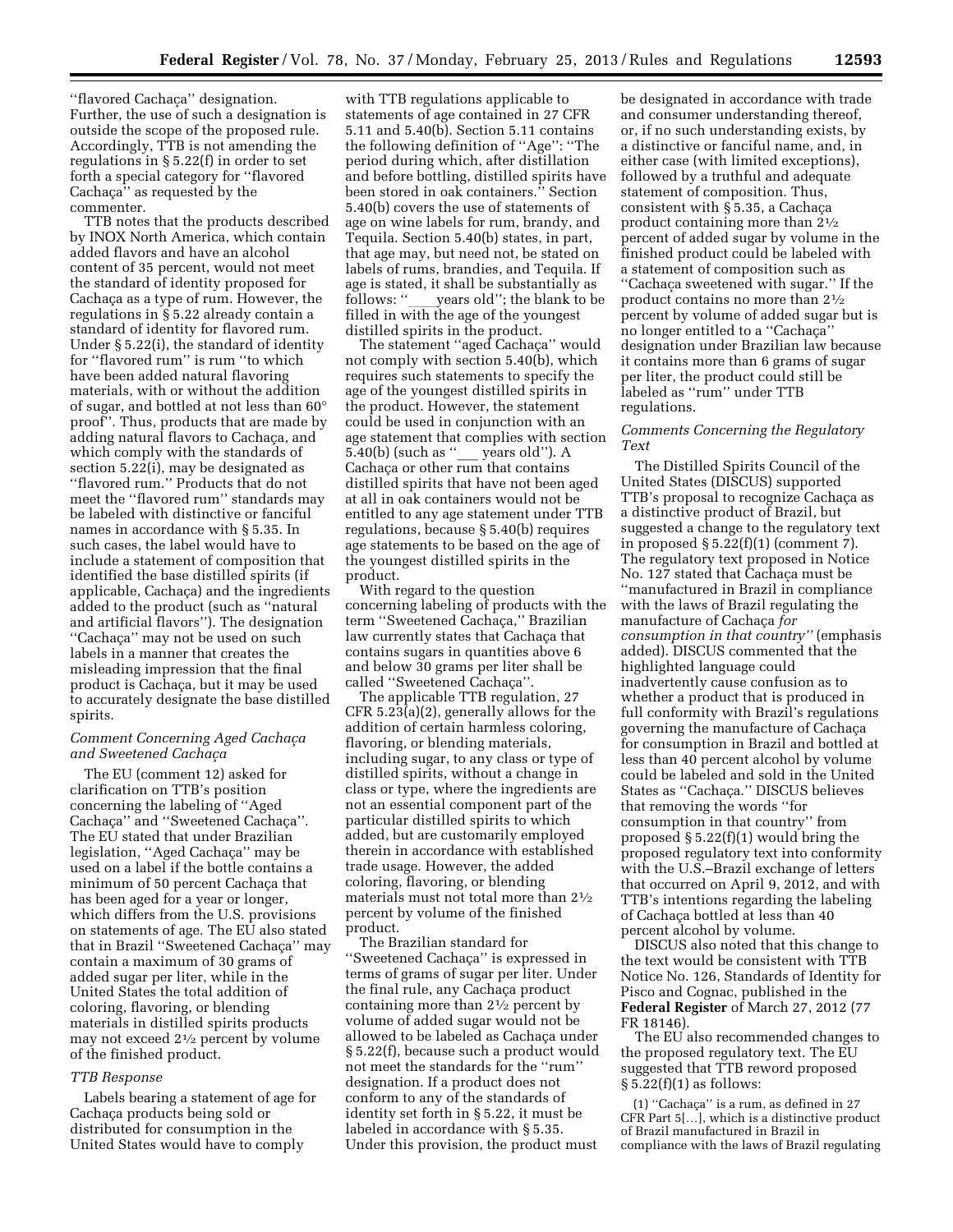the manufacture of Cachaça for consumption in that country. The word "Cachaça" may be spelled with or without the diacritic mark. This product may be labeled as "Cachaca" without the term ''rum'' on the label, provided that it complies with the standard of identity for rum as established in this section.

The EU asked that TTB rewrite the regulatory text in this way in order to specify that the labeling derogation for Cachaça will only apply to a product if that product conforms entirely with the U.S. definition of rum, and not only with regard to the minimum alcohol content.

## *TTB Response*

TTB is not removing the phrase ''for consumption in that country'' from the regulatory text proposed in Notice No. 127. That phrase is similar to language in other type designations already in our regulations, including Scotch whisky (§ 5.22(b)(7)), Irish whisky (§ 5.22(b)(8)), and Canadian whisky (§ 5.22(b)(9)), and it is identical to the language found in the class designation for tequila (§ 5.22(g)). Removing that phrase from the regulatory language might suggest that the new regulatory text would have a meaning that is different from existing regulatory language regarding distilled spirits products that are distinctive products of a foreign country. TTB does not want to adopt language that might be interpreted as suggesting that the Brazilian laws governing the manufacture of Cachaça could provide different standards for products to be exported from those for products to be consumed within Brazil. As for the comparison to language used in Notice No. 126, TTB may consider these comments when drafting the final rule amending the standard of identity for Pisco brandy in § 5.22(d).

TTB is accepting the EU's suggestion to remove the words ''type of'' from the first sentence of the proposed regulatory text. TTB also will remove the word ''a'' before rum. TTB believes that these changes in language will conform the regulatory text to other type designations in § 5.22. Nonetheless, the final rule will still establish Cachaça as a type of rum.

TTB does not consider it necessary to include the rest of the EU's suggestions regarding the regulatory text in this final rule. As a type of rum, Cachaça must meet all the requirements for the rum class designation specified in § 5.22(f), as well as all of the Brazilian requirements for Cachaça, and TTB believes that further clarification of the proposed regulatory text in Notice No. 127 is unnecessary. As amended, the standards of identity will provide that

Cachaça is a rum. Any product that is not entitled to a ''rum'' designation under § 5.22(f) will not be entitled to a "Cachaça" designation under  $§ 5.22(f)(1).$ 

#### **TTB Finding**

For the reasons stated above, TTB considers it appropriate to recognize "Cachaça" as a type within the class designation ''rum'' that is a distinctive product of Brazil, manufactured in Brazil in compliance with the laws of Brazil regulating the manufacture of Cachaça for consumption in that country. Therefore, TTB adopts the regulatory changes proposed in Notice No. 127, incorporating the modifications discussed above.

#### **Effect on Existing Labels**

Consistent with the proposed rule, distilled spirits for which corn or corn syrup has been used in the fermentation process would not meet the standard for ''Cachac¸a'' because they are not manufactured in compliance with the laws of Brazil regulating the manufacture of Cachaca for consumption in that country, and because they do not comply with the standard for ''rum'' under section 5.22. Such products would instead continue to be labeled with distinctive or fanciful names, as well as statements of composition, in accordance with § 5.35. Because the base distilled spirits used in such a product are not entitled to be designated as "Cachaça" under the final rule, the use of the term "Cachaça" as a fanciful name or in a statement of composition would similarly be prohibited. Thus, any labels for such products that include the term ''Cachac¸a'' would be revoked by operation of regulation.

The use of the term "Cachaça" as additional information on labels of products that are currently designated as ''rum'' or ''Brazilian rum'' will continue to be allowed as long as the products in question meet the new regulatory standards for designation as "Cachaça." Once the final rule goes into effect, such products may be designated as ''Cachaça'' without the use of the designation ''rum'' on the label.

Labels containing the term "Cachaça" that do not comply with the new regulatory language contained in § 5.22(f) will be revoked by operation of regulation under the provisions of 27 CFR 13.51 and 13.72. Section 13.51 provides that TTB will not individually notify all holders of certificates of label approval that their approvals have been revoked if the revocation occurs by operation of regulation. Moreover, in such cases, it is the responsibility of the certificate holder to voluntarily surrender all certificates that are no longer in compliance.

Section 13.72 provides that revocations by operation of regulation become effective on the effective date of the change in the regulation with which the label does not comply, or, if a separate label compliance date is given, on that date. TTB believes that only a small number of industry members have labels that will be revoked by operation of this final rule. In order to minimize any adverse effect on industry members who have noncompliant labels, TTB is adding a label compliance provision to the regulation that allows the continued use of previously approved "Cachaca" labels for 180 days from the date that the final rule is published in the **Federal Register**. Accordingly, under the terms of this final rule, noncompliant labels will not be revoked by operation of law until August 26, 2013. This document includes the transition period provisions in the codified regulations at a new § 5.35a for ease of reference, but provides for the expiration of this provision after 2 years, because industry members will no longer have a need to refer to this temporary transition rule after that time.

## **Regulatory Flexibility Act**

TTB certifies that these regulations will not have a significant economic impact on a substantial number of small entities. The final rule amends the standards of identity for rum at 27 CFR 5.22(f) and does not impose any new reporting, recordkeeping, or other administrative requirement. TTB did not receive any comments indicating that products made outside of Brazil were currently using the designation "Cachaça", and we believe that only a small number of labels will be noncompliant with the new regulation. The final rule allows the continued use of noncompliant labels for a 180-day period in order to allow sufficient time for necessary labeling changes. Therefore, no regulatory flexibility analysis is required.

# **Executive Order 12866**

It has been determined that this final rule is not a significant regulatory action as defined in Executive Order 12866. Therefore, a regulatory assessment is not required.

#### **Drafting Information**

Kate M. Bresnahan of the Regulations and Rulings Division prepared this final rule.